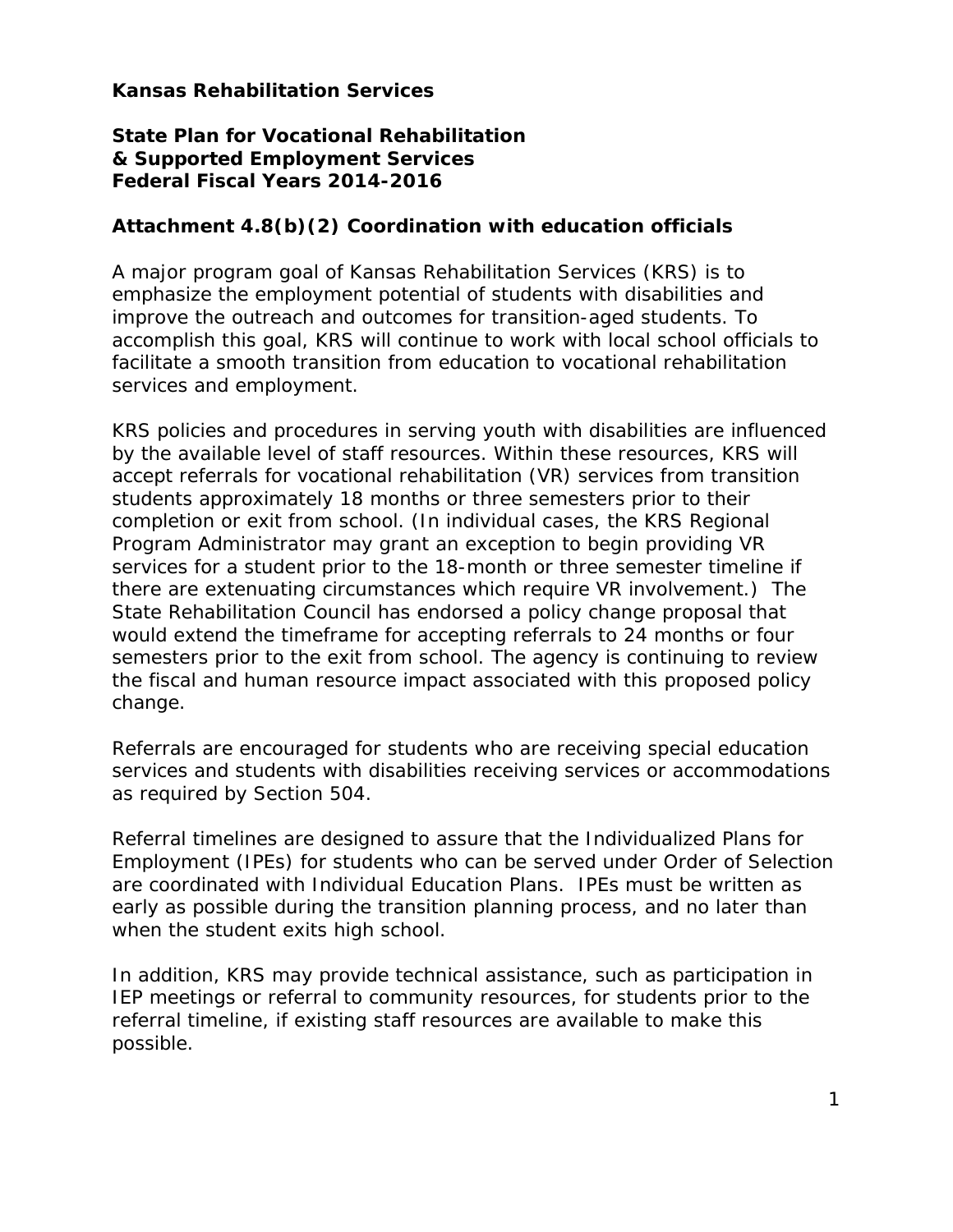KRS maintains staff liaisons for each public high school to ensure statewide coverage. In addition to working with special education staff, KRS staff contact voc-ed departments, school nurses and guidance counselors to provide greater outreach to students with disabilities and their families.

Consistent with the goals and priorities identified in Attachment 4.11(c)(1), KRS will emphasize the employment potential of students with disabilities and improve the outreach and outcomes for transition-aged students. In doing so, KRS will pursue opportunities to collaborate with students, families, the Kansas State Department of Education, schools, and other stakeholders. Some examples of implementation actions are:

• All regions are responsible for outreach to students, parents and schools. Some examples include: scheduling specific days for counselors to work at schools and meet with students and transition staff; operating informational booths at transition fairs or parentteacher events; and participating in special events such as Job Olympics.

## **Formal interagency agreement between KRS and the Kansas State Department of Education (KSDE)**

This agreement was updated in October 2010, and includes the following goals:

- To facilitate the integration and coordination of transition services provided by KRS and KSDE for students with disabilities.
- To promote the continuous improvement of post-secondary education and competitive, integrated employment outcomes for youth with disabilities.
- To infuse a strengths-based approach to working with youth with disabilities and a culture of high expectations for the achievement of competitive, integrated employment as a measurable outcome for the special education and vocational rehabilitation (VR) services provided.

Further, KRS and KSDE agreed to a wide range of mutual responsibilities, including the following highlights:

- Provide joint professional development, in-service training and informational meetings for school personnel, VR staff, other adult service providers, parents and students. This may include orientation to programs, referral processes, policies, procedures, pertinent legislation and other areas as may be appropriate.
- Offer training and technical assistance to districts and local VR offices on coordinating the transition planning process. Topics in this area may include but are not limited to: inviting KRS counselors to IEP meetings; providing information about VR in the IEP development process; and educating VR counselors about district procedures related to transition